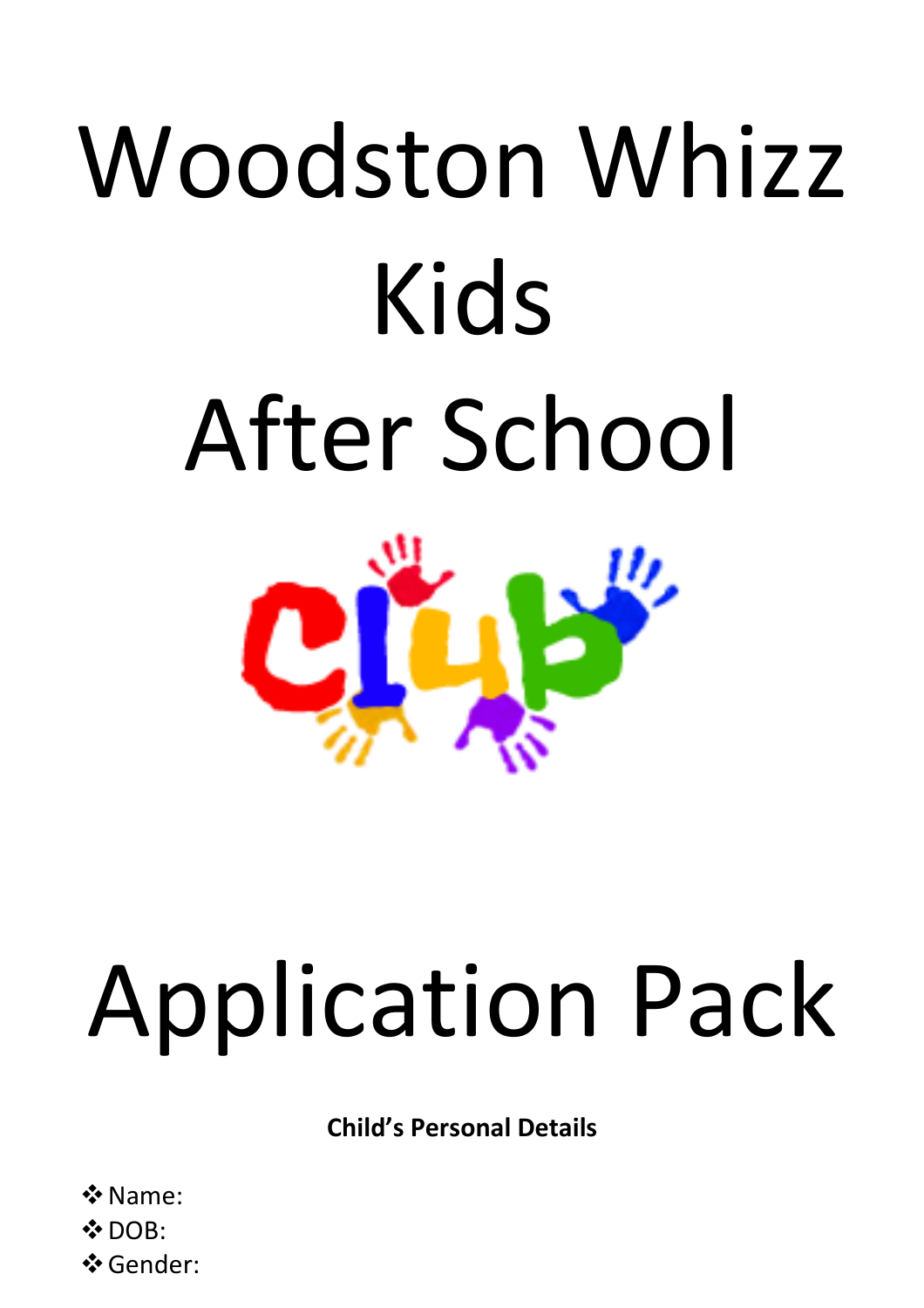❖Home address:

❖Telephone number:

❖Religion:

❖Language:

❖Emergency contact 1:

❖Emergency contact 2:

❖Parents' place of work/phone number:

❖Allergies/dietary requirements:

**Sessions required**

**Monday**

**Tuesday**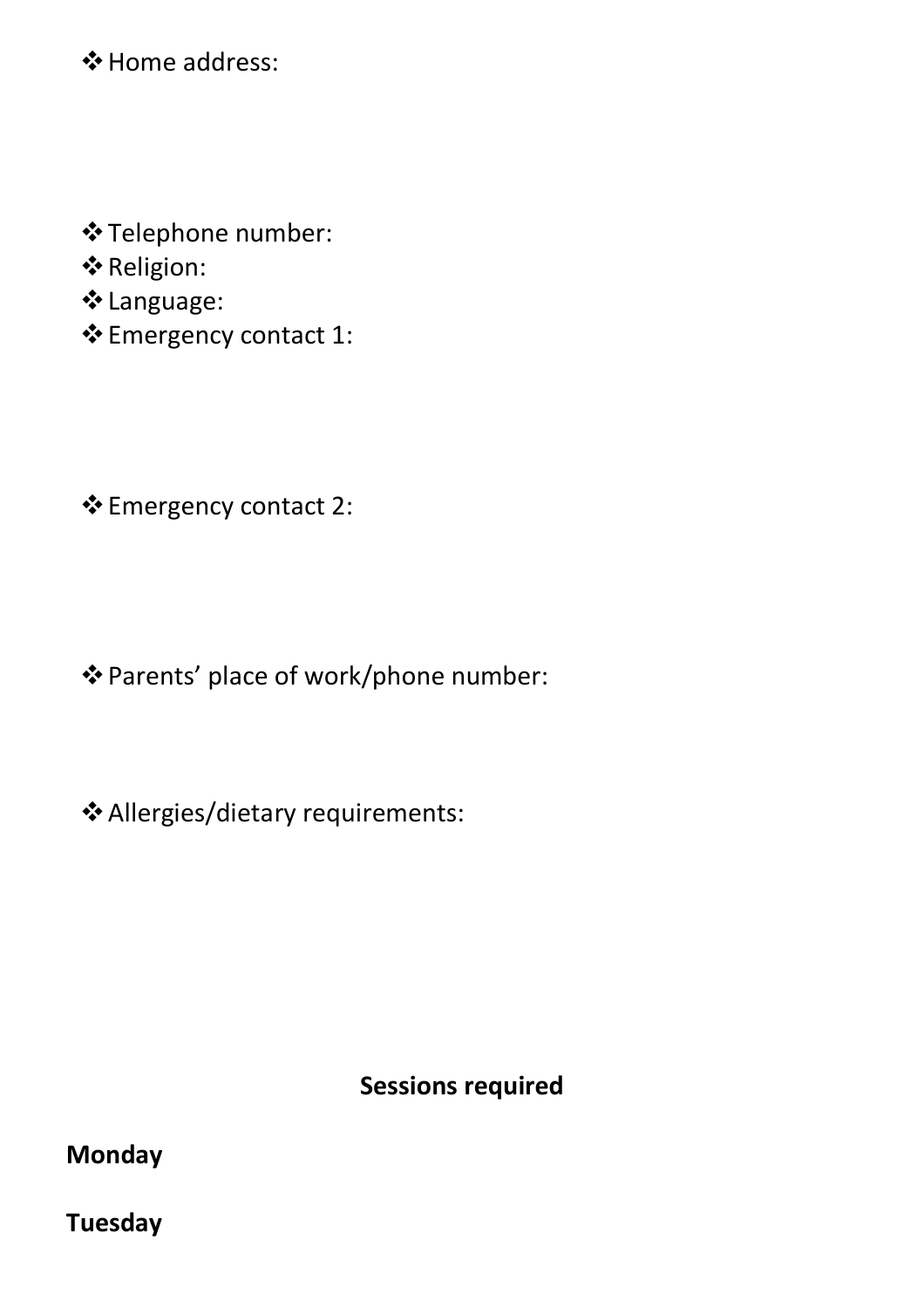#### **Wednesday**

### **Thursday**

#### **Friday**

- ❖Fees are charged at £8.00 per session from 3:15pm to 6pm. Payments must be made via ParentPay, in advance.
- ❖If you do not pay and are in arrears by 1 week, we will refuse to accept your child.
- ❖I hereby consent for my child to take a place at this club according to the terms and conditions set out in its policies and procedures. Please ask staff for a copy. If I am late collecting my child from the 6pm closure time I will be charged a **late pick up fee of £1.00 per minute.**

In the event that my child may be involved in a serious incident whilst at the club, I expect the manager, or delegated member to the team to contact me immediately on the emergency contact number I have provided.

By signing below, I have given all correct information about my child.

Parent signature:

Manager signature:

### **Consent Form**

I give consent to the following:

- ❖For my child to administer sun cream
- ❖For my child to watch PG films
- ❖For my child to use face paints
- ❖For my child to participate in local trips e.g. park.